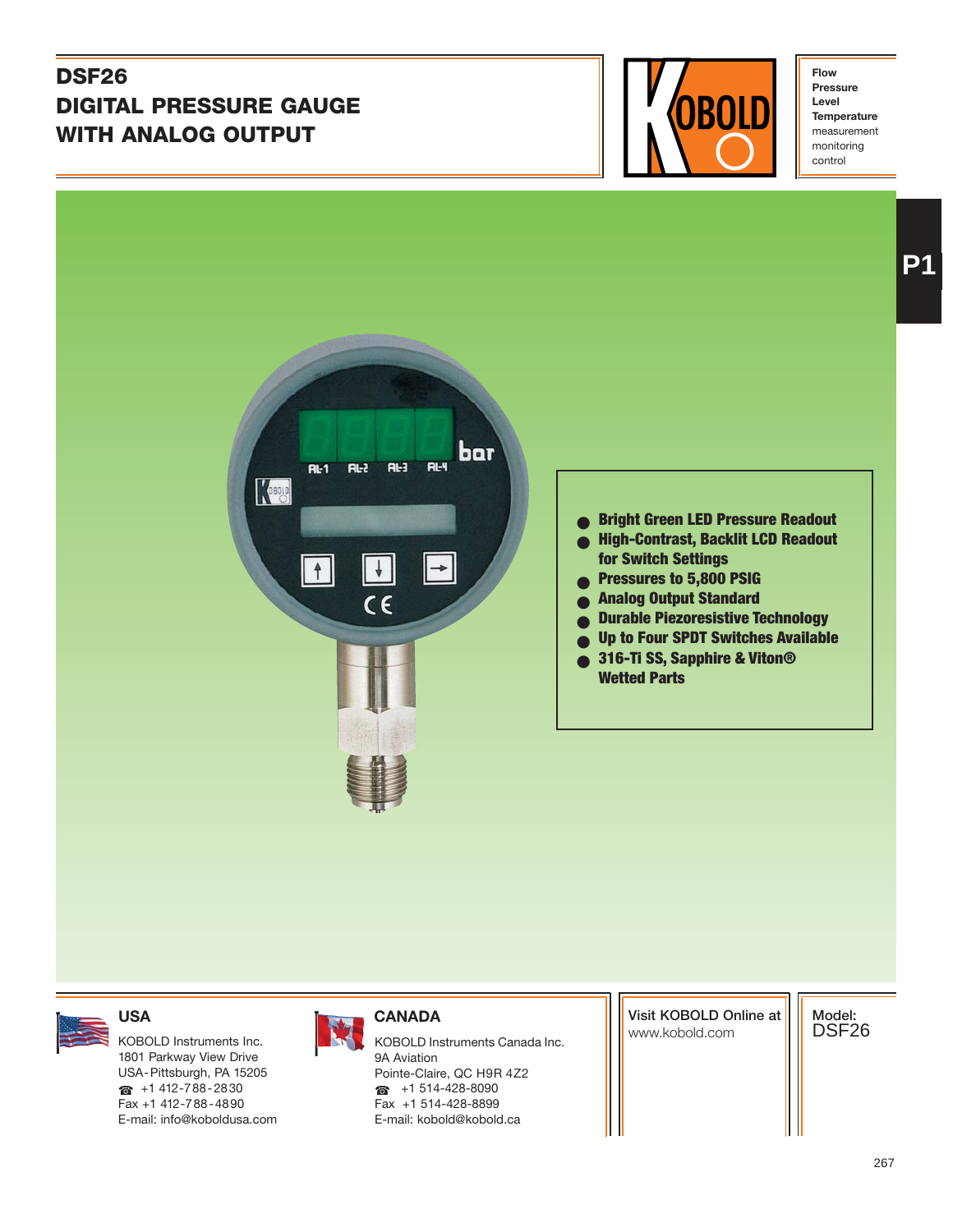

### **Features**

- Bright Green LED Pressure Readout
- High-Contrast, Backlit LCD Readout for Switch Settings
- Pressures to 5,800 PSIG
- Analog Output Standard
- Durable Piezoresistive Technology
- Up to Four SPDT Switches Available
- 316-Ti SS, Sapphire & Viton® Wetted Parts

KOBOLD electronic pressure gauges offer the convenience of an easy to read local indicating digital display, coupled with output and control features typically found only in two-piece pressure sensing systems. In addition to its large 1/2" tall green LED pressure display and analog outputs, the DSF26 provides the user with a choice of two or four keypad settable SPDT relays with programmable setpoint and hysteresis. Annunciation of the switch parameters is achieved via two 1 /4" tall backlit LCD readouts. All this comes in a standard 100 mm (4 inch) dial gauge style housing ... a perfect replacement for existing equipment in need of upgrade.

The DSF26 digital pressure gauges feature stainless steel construction for superb chemical and corrosion resistance. This rugged design enables the DSF26 to measure pressures up to 5,800 PSIG.

The KOBOLD DSF26 comes standard with a local digital display and analog output ... ideal for remote monitoring. Setpoint relays are available as options. These SPDT relays come in pairs of either two or four switches. Setpoints and hysteresis are fully adjustable via the front keypad.





#### **KOBOLD DSF26 Digital Pressure Gauge**

#### **Specifications**

| Ranges:                               | $-14.7$ to 5,800 PSI                        |                               | <b>Materials of Construction</b> |  |  |  |  |  |  |
|---------------------------------------|---------------------------------------------|-------------------------------|----------------------------------|--|--|--|--|--|--|
|                                       | (see table)                                 | <b>Wetted Parts:</b>          | 316-Ti SS, Viton <sup>®</sup>    |  |  |  |  |  |  |
| <b>Over Pressure Protection</b>       |                                             |                               | Sapphire                         |  |  |  |  |  |  |
| To 3,000 PSIG:                        | x 2 range max.                              | Housing:                      | 304 SS, Nylon®                   |  |  |  |  |  |  |
|                                       | Above $3,000$ PSIG: $\times$ 1.5 range max. | <b>Electrical Information</b> |                                  |  |  |  |  |  |  |
| Sensor Type:                          | Ceramic                                     | Supply:                       | 15-30 VDC                        |  |  |  |  |  |  |
|                                       | Piezoresistive                              |                               | @ 1 A                            |  |  |  |  |  |  |
| Accuracy:                             | $\pm 0.5\%$ FS $\pm$ 1 digit                | <b>Analog Output</b>          |                                  |  |  |  |  |  |  |
| Linearity:                            | $±0.2%$ FS                                  | <b>Turn Down:</b>             | 5:1                              |  |  |  |  |  |  |
| <b>Repeatability:</b>                 | $\pm 0.1\%$ FS $\pm$ 1 digit                | Current:                      | 0-20 mA, 4-20 mA,                |  |  |  |  |  |  |
| <b>Response Time:</b>                 | 0.1 to 99.99 sec.                           |                               | 3-wire into                      |  |  |  |  |  |  |
|                                       | (factory set)                               |                               | 500 $\Omega$ max.                |  |  |  |  |  |  |
| <b>Operating Temperature</b>          |                                             | Voltage:                      | 0-10 VDC, 3-wire                 |  |  |  |  |  |  |
| Medium:                               | $-5^{\circ}$ F to 220 $^{\circ}$ F          |                               | into 500 $\Omega$ min.           |  |  |  |  |  |  |
| Ambient:                              | $-5^{\circ}$ F to 140 $^{\circ}$ F          | Zero Adjust:                  | $\pm 25\%$ of full scale         |  |  |  |  |  |  |
| Storage:                              | $-40^\circ$ to 160 $^\circ$ F               | <b>Relays</b>                 |                                  |  |  |  |  |  |  |
| <b>Temperature Drift Coefficients</b> |                                             | Type:                         | SPDT, Qty. 0, 2 or 4             |  |  |  |  |  |  |
| Zero:                                 | $< 0.05\%$ FS/ $\degree$ F                  | Setpoints:                    | fully adjustable                 |  |  |  |  |  |  |
| Span:                                 | $< 0.05\%$ FS/ $\degree$ F                  | <b>Hysteresis:</b>            | fully adjustable                 |  |  |  |  |  |  |
| Displays                              |                                             | <b>Switch Delay:</b>          | 0.02 to 99.99 sec.               |  |  |  |  |  |  |
| Pressure:                             | 4 digit, $1/2$ " green LED                  |                               | (factory set)                    |  |  |  |  |  |  |
| <b>Switches:</b>                      | 4 digit backlit LCD                         | Max. Voltage:                 | 250 VAC, 220 VDC                 |  |  |  |  |  |  |
|                                       |                                             | Max. Current:                 | 3 A                              |  |  |  |  |  |  |
|                                       |                                             | Max. Power:                   | 50 VA, 60 W                      |  |  |  |  |  |  |
|                                       |                                             | <b>Connections:</b>           | via terminal strip               |  |  |  |  |  |  |
|                                       |                                             |                               |                                  |  |  |  |  |  |  |

**Protection:** NEMA 4X/IP65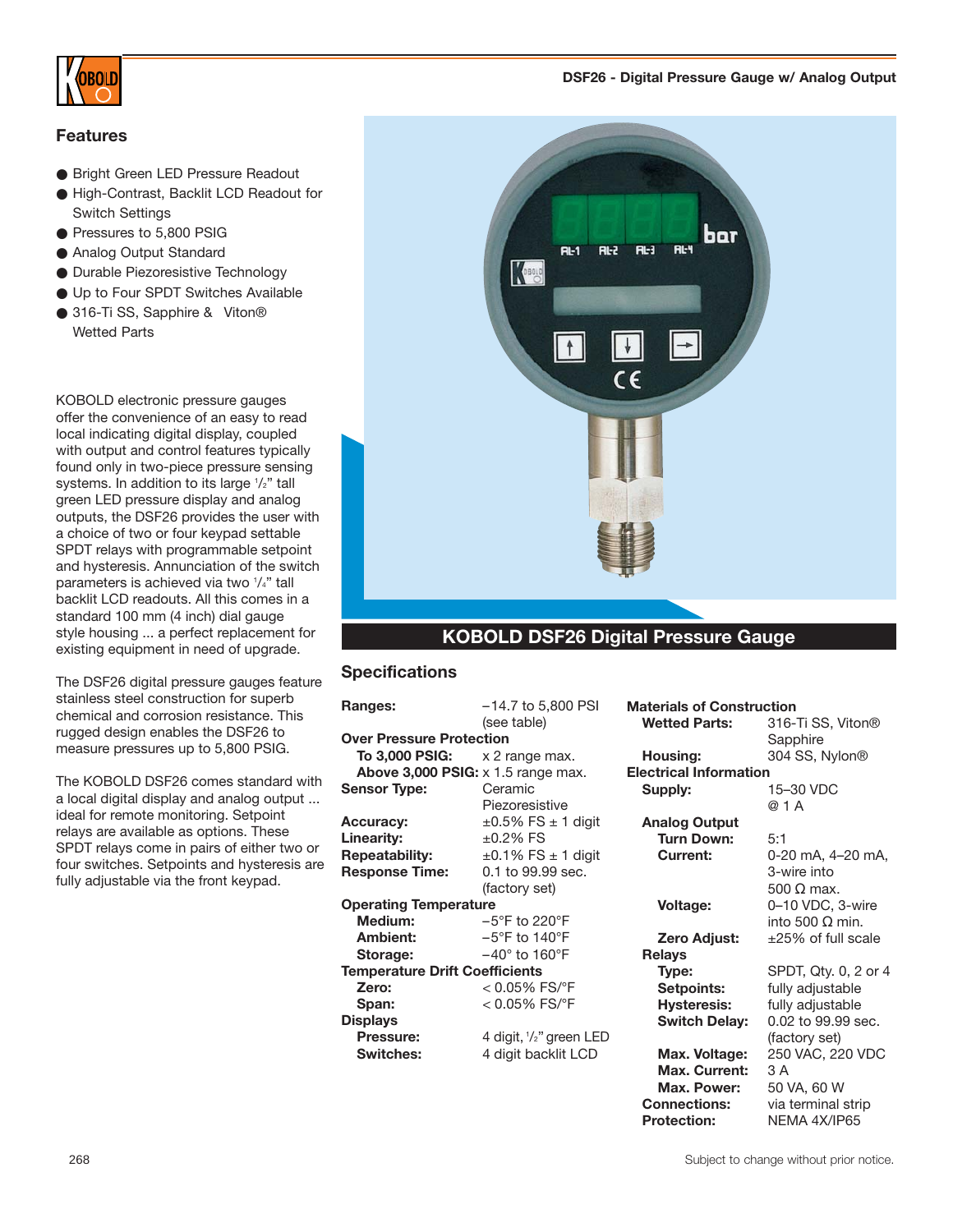



| <b>DSF26 Ordering Information</b> |  |                                             |                                                                             |                                           |                         |   |  |                                               |  |                 |                                   |  |                          |            |  |  |
|-----------------------------------|--|---------------------------------------------|-----------------------------------------------------------------------------|-------------------------------------------|-------------------------|---|--|-----------------------------------------------|--|-----------------|-----------------------------------|--|--------------------------|------------|--|--|
| <b>DSF26</b>                      |  | = Digital Pressure Gauge with Analog Output |                                                                             |                                           |                         |   |  |                                               |  |                 |                                   |  |                          |            |  |  |
|                                   |  | -Range                                      |                                                                             | = Pressure Range Abbreviation             |                         |   |  |                                               |  |                 | <b>Available Measuring Ranges</b> |  |                          |            |  |  |
|                                   |  |                                             |                                                                             |                                           |                         |   |  | <b>V15</b> = $-14.7$ to 0 PSIG 210 = 100 PSIG |  | $270 =$         | 700 PSIG                          |  | $350 =$                  | 5,000 PSIG |  |  |
|                                   |  |                                             |                                                                             | $050 = 5 PSIG$                            |                         |   |  | $215 = 150$ PSIG                              |  |                 | $275 = 750$ PSIG                  |  | $358 =$                  | 5,800 PSIG |  |  |
|                                   |  |                                             | $110 = 10$ PSIG                                                             |                                           |                         |   |  | $220 = 200$ PSIG                              |  | 310             | $= 1,000$ PSIG                    |  |                          |            |  |  |
|                                   |  |                                             |                                                                             | $115 = 15$ PSIG                           |                         |   |  | $230 = 300$ PSIG                              |  | 315             | $= 1,500$ PSIG                    |  |                          |            |  |  |
|                                   |  |                                             |                                                                             | $130 = 30$ PSIG                           |                         |   |  | $250 = 500$ PSIG                              |  | 320             | $= 2,000$ PSIG                    |  |                          |            |  |  |
|                                   |  |                                             |                                                                             | $160 = 60$ PSIG                           |                         |   |  | $260 = 600$ PSIG                              |  | 330             | $= 3,000$ PSIG                    |  |                          |            |  |  |
|                                   |  |                                             | $=$ Internal Membrane<br>1<br><b>Sensing Element Type</b><br>Ceramic Sensor |                                           |                         |   |  |                                               |  |                 |                                   |  |                          |            |  |  |
|                                   |  |                                             |                                                                             | 1                                         | $=$ $\frac{1}{4}$ " NPT |   |  |                                               |  | <b>Fittings</b> |                                   |  |                          |            |  |  |
|                                   |  |                                             |                                                                             | $=$ $\frac{1}{2}$ " NPT<br>$\overline{2}$ |                         |   |  |                                               |  |                 |                                   |  |                          |            |  |  |
|                                   |  |                                             |                                                                             | 3<br>$=$ $\frac{3}{4}$ " NPT              |                         |   |  |                                               |  |                 |                                   |  |                          |            |  |  |
|                                   |  |                                             | <b>Analog Output</b><br>4<br>$= 4-20$ mA output                             |                                           |                         |   |  |                                               |  |                 |                                   |  |                          |            |  |  |
|                                   |  |                                             |                                                                             |                                           | $\mathbf{0}$            |   |  | $= 0 - 20$ mA output                          |  |                 |                                   |  |                          |            |  |  |
|                                   |  |                                             |                                                                             |                                           | 1                       |   |  | $= 0 - 10$ VDC output                         |  |                 |                                   |  |                          |            |  |  |
|                                   |  |                                             |                                                                             |                                           |                         | G |  | = Qty. 2 SPDT Limit Switches                  |  |                 |                                   |  | <b>Optional Switches</b> |            |  |  |
|                                   |  |                                             |                                                                             |                                           |                         | н |  | = Qty. 4 SPDT Limit Switches                  |  |                 |                                   |  |                          |            |  |  |
|                                   |  |                                             |                                                                             |                                           |                         |   |  |                                               |  |                 |                                   |  |                          |            |  |  |
| <b>DSF26</b>                      |  | $-115$                                      | 1                                                                           | $\overline{2}$                            |                         |   |  | <b>Sample DSF26 Specification</b>             |  |                 |                                   |  |                          |            |  |  |